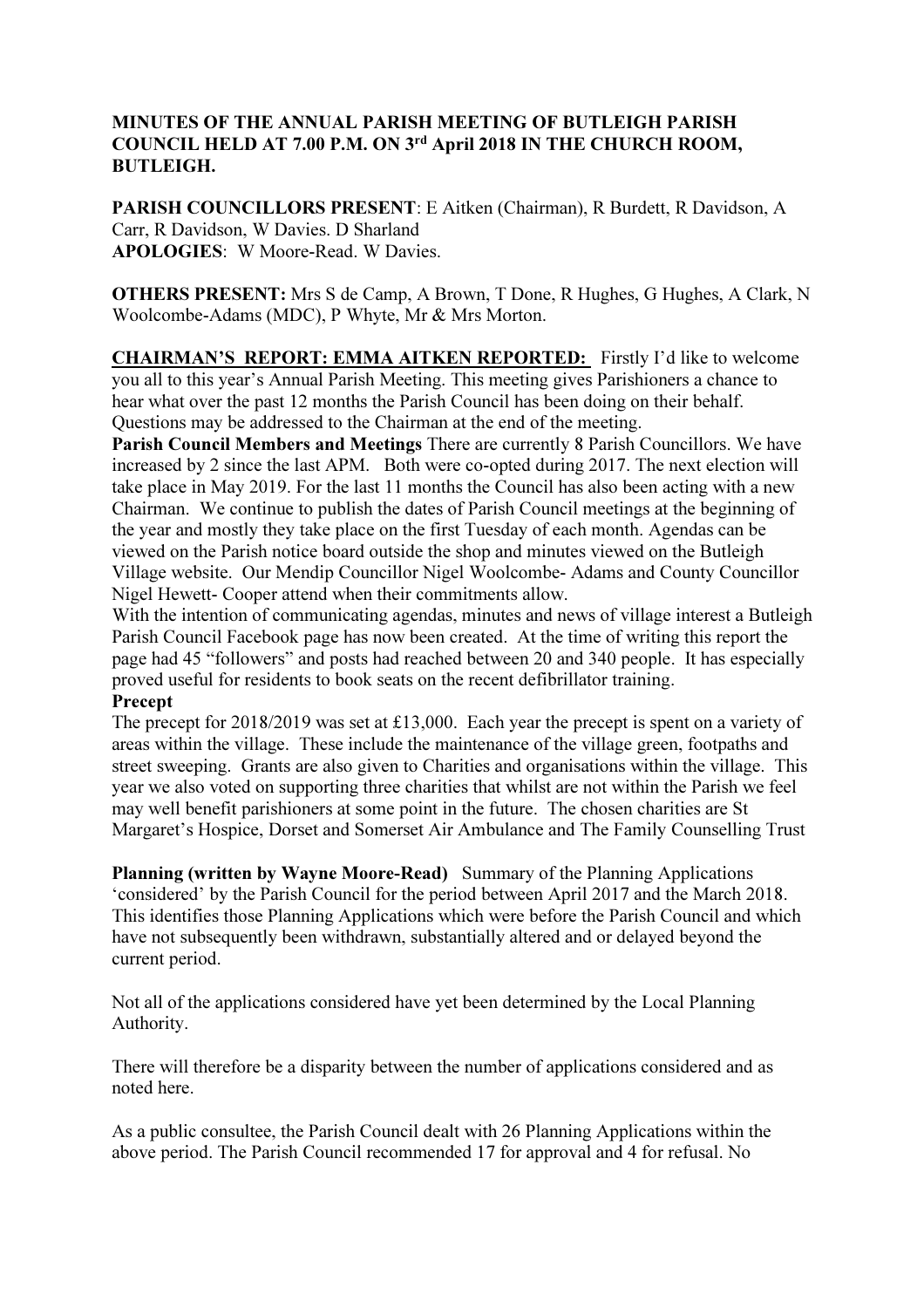comment was made in relation to the remainder. In the main this was because the majority of those applications related to tree works and the decision was left for the Tree Officer.

To date the Local Planning Authority have approved 14 applications and 4 have been refused. The balance has either been withdrawn or is yet to be determined.

Importantly and which may simply be a reflection of the local community, the vast majority of applications related to residential extensions, additions and/or alterations. Of the total number of applications which went to determination, there were two which related to any commercial or any trade related enterprise or the change of use to such.

Furthermore, only 1 of the Applications related to the erection of wholly new residential dwellings (which can be distinguished from the demolition or re-sizing of an existing dwelling to provide a new dwelling).

## Highways

Having discussed the issue of Lorries on multiple occasions, and having met on the High Street with David Warburton MP and Nigel Woolcombe-Adams (as County and District Councillor) in early 2017, we were still having a problem with larger, longer lorries coming into the village. These are typically of five axles or more, and have trouble at the top of the High Street, or when turning into Baltonsborough Road. The last that got stuck there was on Wednesday 28 Feb 2018. Anecdotal evidence puts most of these lorries as coming from Lydford, down Barton Road, following Henley Lane and the High Street to get to Baltonsborough. Most are following satnav.

On 22 Nov 17, Parish Councillor Richard Burdett met with Cllr Nigel Hewitt-Cooper and Senior Traffic Engineer Chris Betty (Highways, SCC). Mr Betty was shown the corner by the school, and given examples of the lorries becoming stuck, and possible solutions were discussed. It was felt that signage at the top of Henley Lane, or other junctions, would not work, if the sat navs re-routed the lorries back to the same corner, possibly causing more problems. Mr Betty agreed to review and investigate how this problem might be tackled; but it is not simple, particularly if the majority of the lorries are heading to Baltonsborough.

# Lighting

This was quite a considerable task. The street lights on the village green and behind the bus stop have been out of action for some time. After involving the Chief Executive of Mendip District Council the lights are now in full working order.

# Environment

The annual litter pick took place on the 24<sup>th</sup> March 2018. 10 People turned out to collect. In addition to those 10 several other residents contacted the Chair and picked other sites during the week. A fantastic job was done by all. The Council continues to notify Mendip of flytipping as and when it occurs.

#### Housing Needs Survey/Affordable Housing

Following a grant from the National Lottery the Housing Needs survey was conducted prior to the last APM. The results were not published though until after April 2017. 145 valid responses were brought back and the overwhelming conclusion was that there is a need for new build and more importantly affordable open market housing.

It was also identified that there is also a need for 10 Affordable homes. This would include shared ownership with the Local Housing Association. Discussions with Mendip District Council are currently ongoing regarding suitable sites.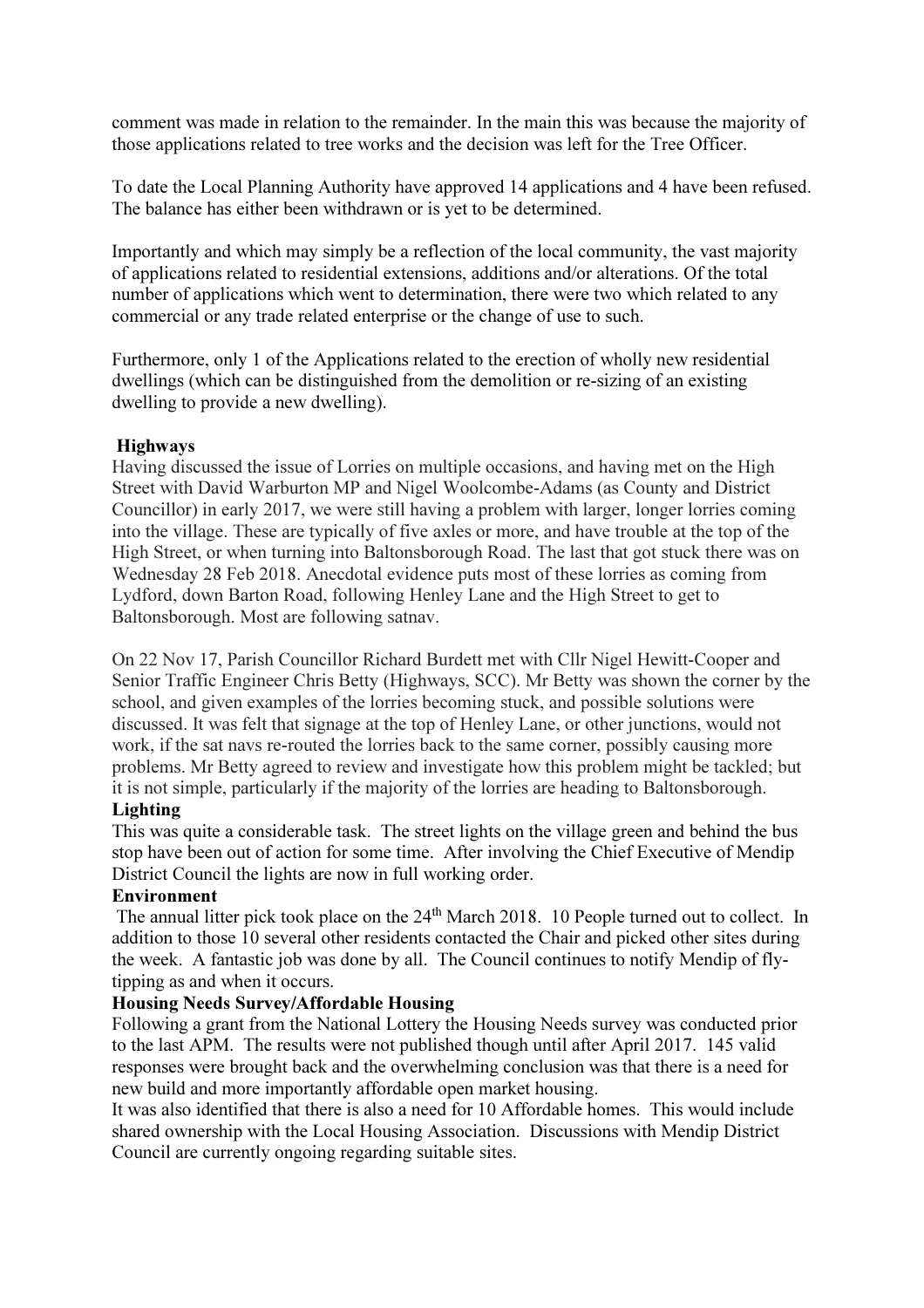# Defibrillator

The Parish now benefits from a public access defibrillator. During a very hot weekend in June, 8 residents opened their gardens in order to raise funds for this Parish asset. £682 was raised. Many thanks must be given to The Rotary Club of Avalon who put on an evening of entertainment and raised £1000. An anonymous donation was also received. The defibrillator is now installed and registered to the South West Ambulance Service. A training session was held for any interested residents on the  $20<sup>th</sup>$  of March. 25 people attended.

## Mobile phone mast

At the meeting of April 2017 Councillors voted 5-1 in favour of continuing with the planned building of a mobile phone mast on the Playing Fields at Back Town. This has now been completed and during March the mast was turned on. The phone mast is a great asset to the village and I have had several complementary comments from both residents and visitors to the village. Along with excellent mobile phone signal the village has also benefited from a sum of money totalling £35,000. The money has so far been allocated accordingly.

£11,666 to the Butleigh Playing Fields Association

£400 for a bench on the village green

£3982 given to Martin Day for the Village Trail Project

£4000 to Butleigh Primary School to enable them to purchase 15 i Pads to support the ICT Curriculum

Butleigh Church were given £6000 for refurbishment of the Church Rooms, this included new curtains.

£598.95for Butleigh Cricket Club to purchase cricket equipment to support youth cricket in Butleigh

£1000 for Butleigh Parish Council to repair the village green

Footpaths and Walking – The Annual Mendip Ramblers Walking Festival was held in Butleigh over the August Bank Holiday. 317 people attended and some fantastic comments regarding the condition of our village's footpaths were fed back to Alan Carr. It was considered a great honour to be asked to host this event.

Land Purchase adjoining Playing Field The purchase of this land is expected to complete very soon. The land is to be held and kept as agricultural until the whole Parish has been consulted and a suitable use has been found. Once the Council has completed on the land purchase a working party shall be formed and the Parish consulted.

#### Conclusion

We have had the benefit of a full cohort of Councillors this year. We are a diverse council and each of us brings different skills and expertise. It has been a busy year and much has been accomplished and there are several exciting projects still to be completed. I must thank my fellow councillors for their support and effort over the last twelve months. My thanks must also be given to Sheila Petherbridge our Parish Clerk. Without her knowledge and organisation this job would prove extremely difficult.

FINANCE : A comprehensive report of the year end finances (unaudited), was given by the Clerk. The unaudited book was open for inspection.

BUTLEIGH PCC REPORT : Mrs S de Camp gave a report : This year, attendance at regular services has decreased and we now expect 30 - 35 at the two regular communion services held on the second and third Sundays of the month. This reduction is in line with national trends but until this year, we were maintaining our numbers. The number on the Electoral Roll has decreased to 103 from 117. However, at major festivals and in particular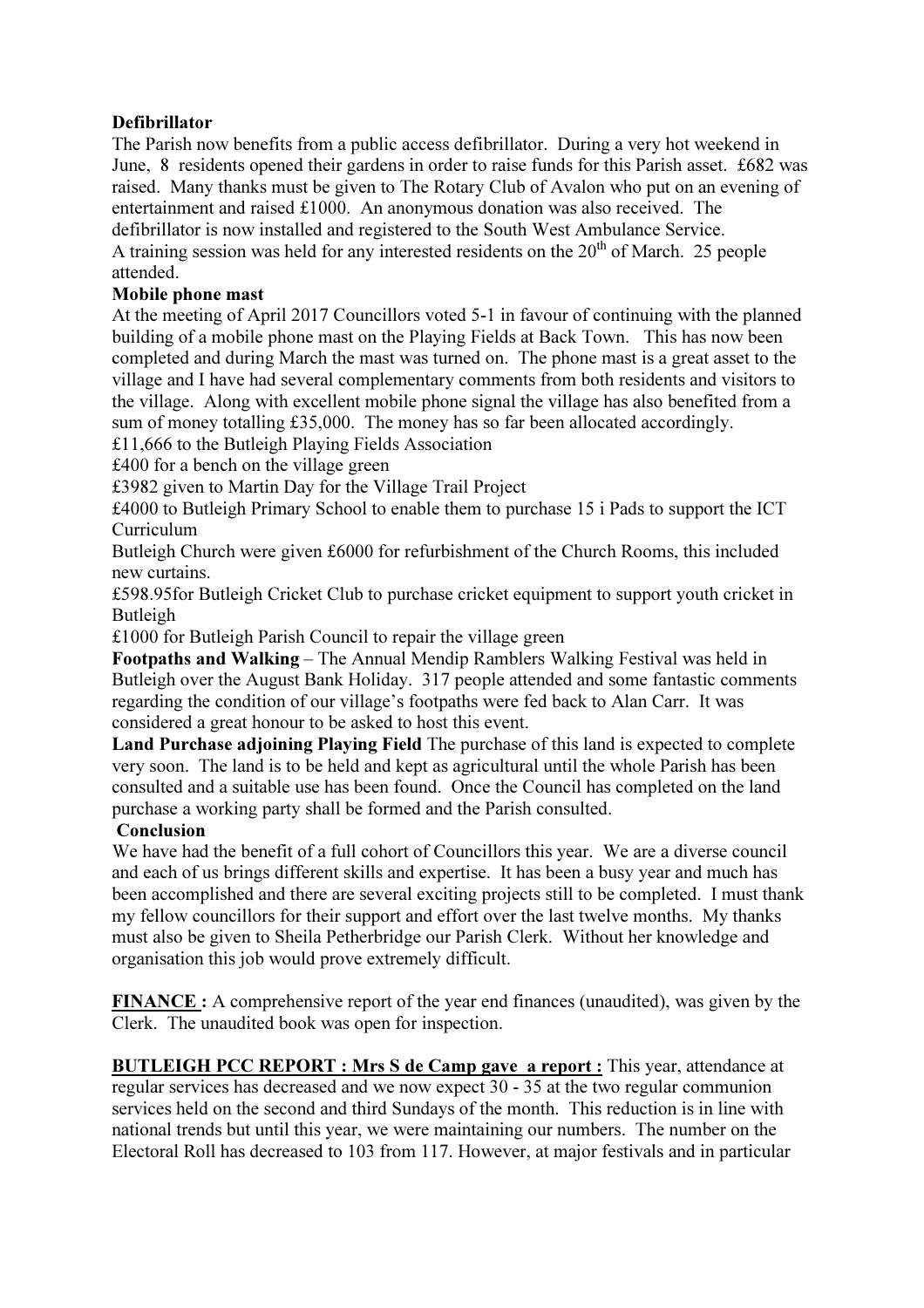over Christmas, numbers were very high: in total, 270 people attended worship on Christmas Eve and Christmas Day.

We continue to offer a wide variety of services: Parish Communion on the 2<sup>nd</sup> and 3<sup>rd</sup> Sundays; regular Morning Praise, Café church, Songs of Praise, Taize, take place on the fourth Sunday of the month and Bible Sunday is marked with a special service. The Family service on the first Sunday in the month, is well attended with a core group of three or four families who attend regularly and are increasingly involved. Messy Church, an informal event for children and parents, has been held in church after school and has been very popular. Acorns is held every Wednesday after school during term time. However, there is still no provision for young people aged 11 upwards. The Christian Meditation Group continues to meet fortnightly. A new Bible study group meets weekly. A preparation for Easter course was held during Lent and a series of meditations in Holy Week. Richard Heath will retire from the post of Assistant Churchwarden at the end of March and we thank him for all his very willing, cheerful and reliable service to St Leonard's. The church finances are very well supervised and we are most grateful to our Treasurer, Mark Tolhurst for his detailed and careful work. We are also very grateful to our Secretary, Maggie Seward for all her efficient and excellent work. We thank David Heeley for continuing to chair the Finance and Administration Committee and Charmian Wright who will continue to chair the Community Group. Sian Decamp chairs the Ministry Group and Fundraising Group. The church fete was extremely successful, and we thank Elspeth Rymer and the committee for all their efforts and hard work. This event is an important and enjoyable village occasion and raises a significant amount of money for the work of the church. The revue was also a huge success this year and we are very grateful to David Heeley and Helen Forsey for organising such a worthwhile community event.

Further fundraising to cover the cost of the new screen and projector took place: Nicki Smith and Heather Shapcott organised a very happy and successful Harvest supper in the church which raised a considerable sum. Four entertaining and interesting talks by people in the village, using the screen and projector, took place in church and we were able to meet the full cost of the new equipment by the end of 2017.

We have made good use of the projector and screen in Family services and the 4<sup>th</sup> Sunday services and people seem pleased with this facility. We hope that more events using the screen will take place this year.

We continue to donate  $10\%$  of our income to charity.

Graham Dowding of Nailsworth restored damaged window panes in the West Window. The Church room was in need of refurbishment. The Parish Council invited applications for grants from the income from the new mobile mast and we were successful in being granted £6000 for work on the Church Room. We also used some of the money in the Church Room accounts and have been able to install a much needed new kitchen, new heaters, new curtains and complete redecoration. The Solar Panel Fund generously gave over £1000 so that we were able to buy new chairs. We also installed new radiators; a new access door was installed, made possible by a generous grant from the Parish Council. We hope that these changes will make the Church Room more attractive and therefore better used by everyone in the village and beyond. We are pleased that we are able to offer such a good facility to the village.

During this year, the PCC has taken on the running and supervision of the Church Room after the Committee was disbanded. We thank the Church Room Committee for all their work for many years.

The churchyard continues to be well maintained by Rob Hallett. We were made aware of rare wild flowers in the churchyard and so a small area was set aside from regular mowing to allow them to thrive. A churchyard working group helps to keep the churchyard in excellent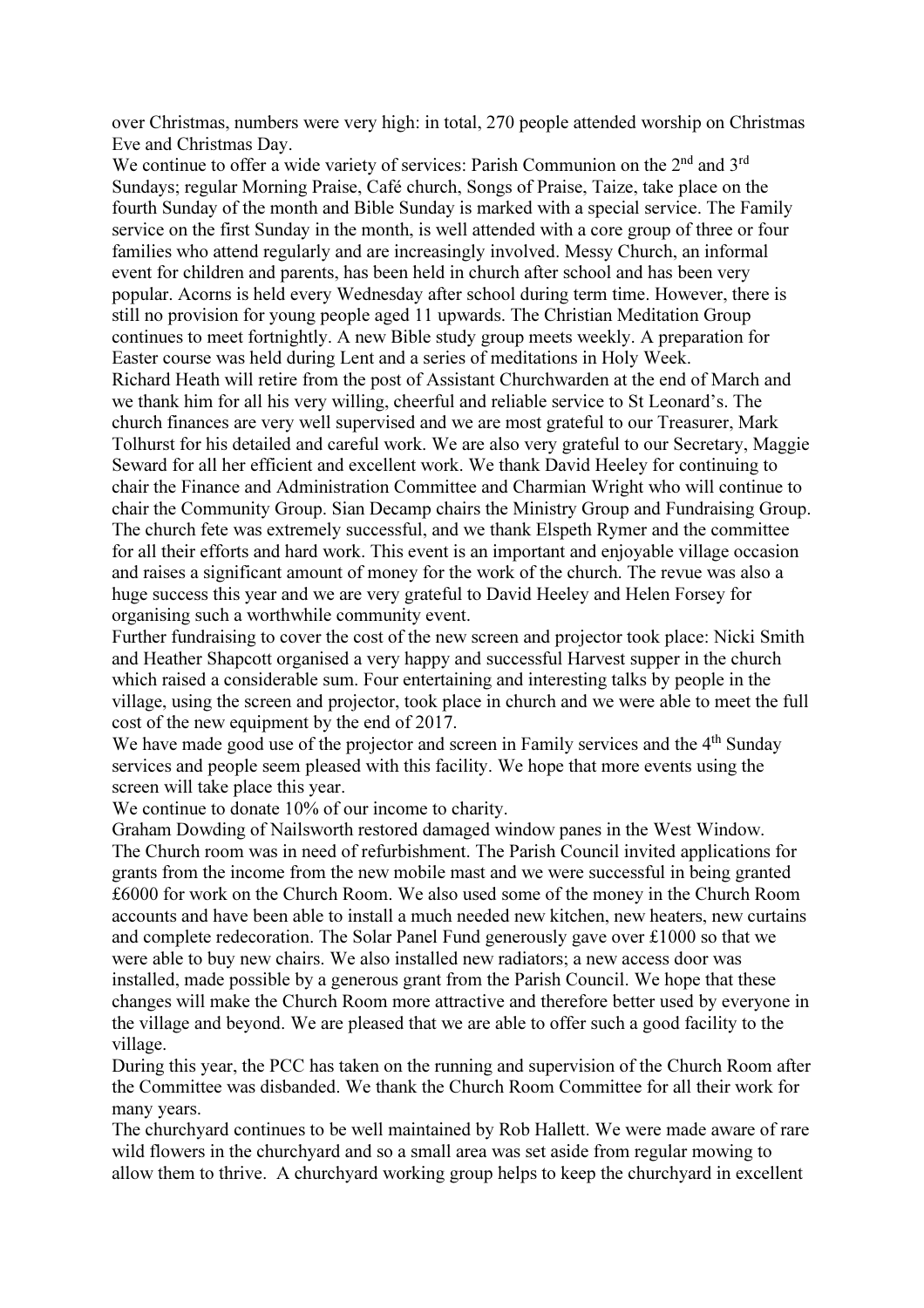condition. We thank the Parish Council for their continued financial support in the maintenance of the churchyard.

The church continues to be largely supported by a congregation of people of senior years and this has obvious financial implications.

Gill Service opens and closes the church every day so that it is available to all. In the spirit of openness, we now publish the PCC minutes and they are left in church for everyone to read. Many people quietly contribute to the care of the church ; many visit for special occasions and services. We trust that St Leonard's continues to be a welcoming and friendly community and we thank all who give their time to the life and influence of the church in this village.

## BUTLEIGH PLAYING FIELD ASSOCIATION REPORT: Mr Richard Hughes

reported: The BPFA continue to look after the main playing fields and pavilion in Backtown, and the smaller play park next to Holm Oaks. Both facilities are maintained to a high standard by a few individuals and are inspected every 2 weeks by us, and annually by ROSPA.

Highlights of the last 12 months include:- Multi terrain run – over 90 entrants, and raised over a thousand pounds for the charity. Good community involvement in marshalling and cake stall support, and this remains a very highly regarded part of the local race circuit. Our thanks for the continued leadership of the organisers and the help from everyone who joined in to make this a successful day enjoyed by all.

Arts in the Park festival organised by Rosie and supported by the committee to maintain their tents on a wet and windy weekend. Many local musicians joined in on stage, and there was an exhibition of art in the marquee.

Pilates and Yoga continue in the pavilion on a weekly basis.

The Nursery enjoys the facility on 4 days of the week.

Tag rugby – we said goodbye to Colin Gravatt and Ian Innes as organisers this year. We are keen to keep this going and hopefully there will be enough volunteers to run it this year.

Our rounders team did use the facility this year as their home ground.

Boot camp continues weekly.

Much work has happened negotiating the purchase of more land – in case there is an appetite for a village hall in the future, and in helping the parish council negotiate the installation of a telecommunications mast. This also helped with our financial support, and we are in a sound financial situation at this time.

 We have grand plans for upgrading the play equipment at the Holm Oaks park, with the arrival soon of a cone climber and a see saw. This small park has had much work done to the seating area at the top, making it a pleasant place to sit while the children play. Please use it.

 However, we continue to lose clubs who are keen to use the sports field. With Baltonsborough football club folding, and Butleigh Dynamos choosing to use the all weather Astroturf at Strode, we only had one youth side from Castle Cary use the pitch this year. – about 6 games of football all year.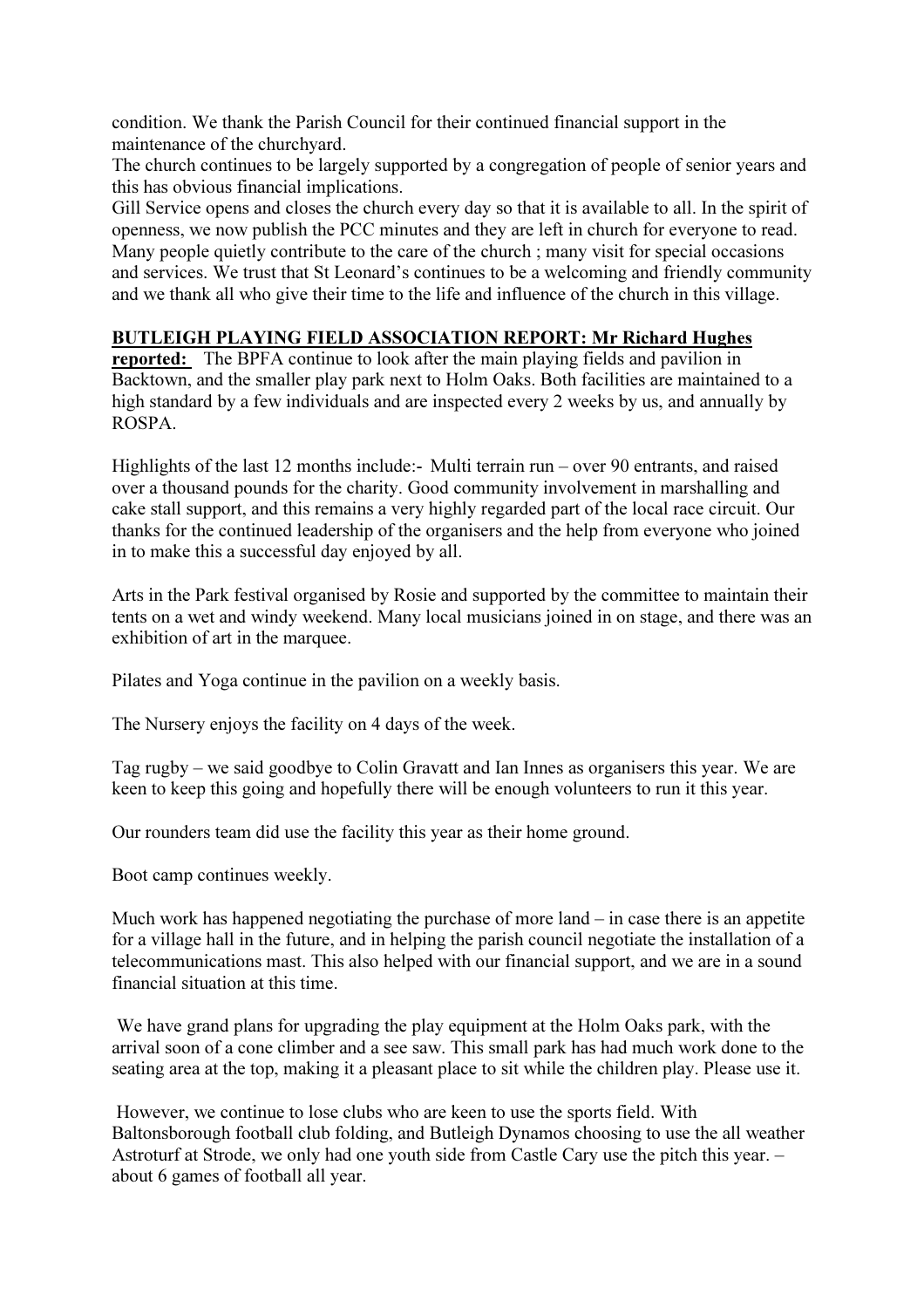Junior football has folded after many years, mainly due to lack of commitment to help run the club.

Rounders team have folded this year. There continues to be no quick cricket, youth club, 811 club.

We have a wonderful facility here, which is highly regarded, and well maintained. It is very sad to see almost no sport played on it any more.

We live in hope that the next generation will want this facility to thrive enough to get involved, restart the clubs and help maintain the facility.

If we don't use this wonderful space, then we have to question what are we here for, and why do we keep working so hard to keep it so good.

# NEIGHBOURHOOD WATCH REPORT : Mr C Allanson-Bailey reported: 2017 was

another year of little or no crime for the area. This is because the residents are careful with home security, and reporting suspicious vehicles to the police.

We must make sure that this continues. With spring gardening starting make sure that tools and equipment

are not left out when work is finished.Clearly marking equipment with your postcode using a UV marking pen is recommended by the police.

 There are still reports of rubbish being dumped around the lanes. The council is good at collecting the rubbish. Anyone seen dumping rubbish should be reported to the Police or council immediately.

Any suspicious vehicles or persons that are seen in the villages are to be reported immediately to the Police

on number 101, or if a crime is in progress 999 must be used.

SPEED WATCH REPORT: Richard Davidson reported: During the last year there have been no activations of the Butleigh SW team and, therefore, there is nothing to report to the Butleigh Parish Meeting.

The present SW Co-ordinator, David Pusey, has indicated that he wishes to stand down from the SW team and is no longer carrying out SW activities. He has notified the Police of his retirement and, therefore, if the SW function is to continue a new SW Co-ordinator must be appointed.

The Police have stated that it is their role to appoint a new SW Co-ordinator and if anyone is interested in taking on this responsibility that they should contact PCSO Tim Richards.

BATS REPORT: Mr Tom Done reported: We again had a very successful year with the number of trips per month for the year 2017 at 17.

The Co-ordinator reports that the of transferring the phone to another member of the team has been very successful, number used 850577

We can report that the "Mid Somerset Car Scheme Partnership's" moratorium on driver insurance premiums for 2015 has ended and we now pay £8 per Driver. The Accounts for 2017 are being prepared.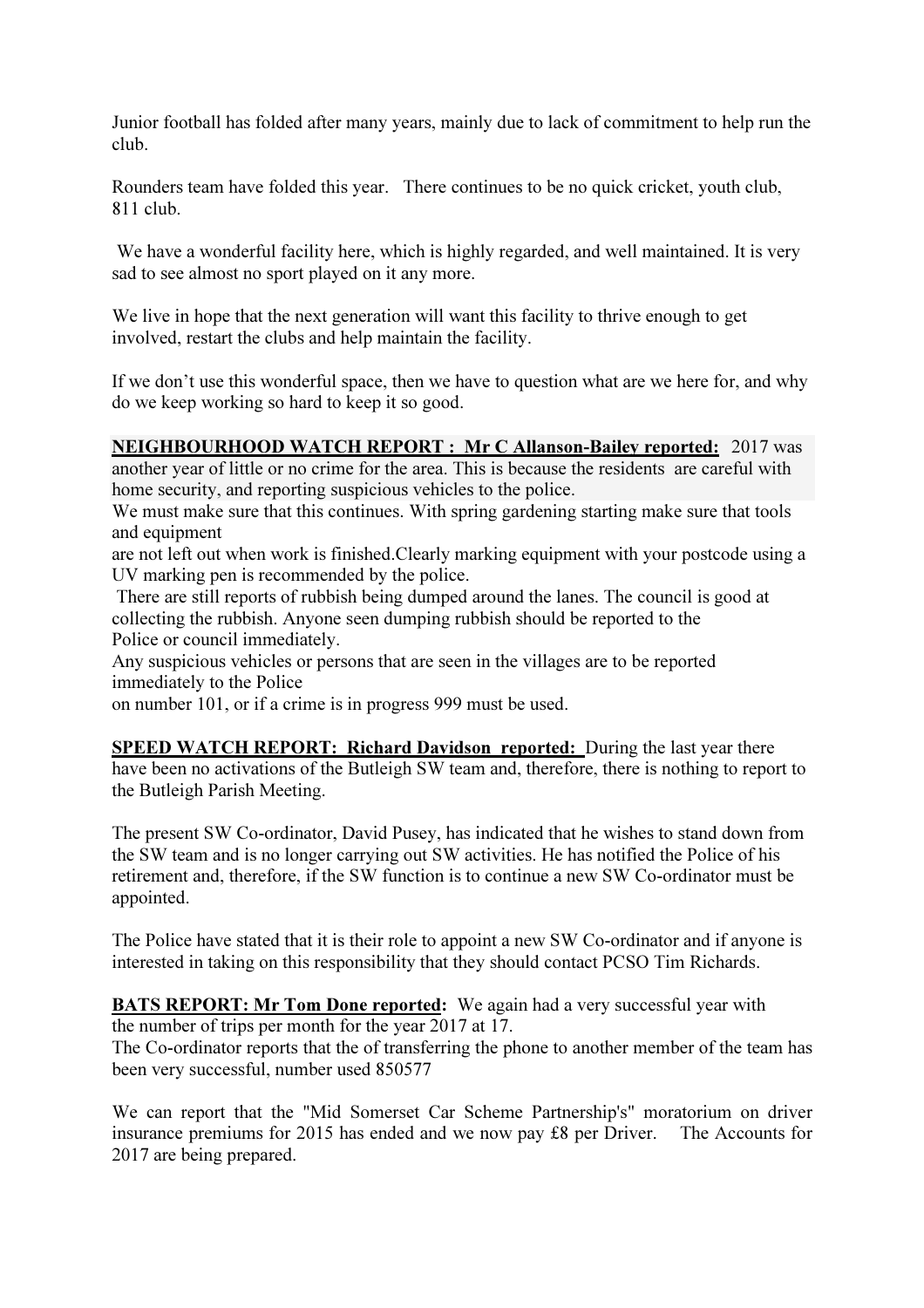We did not increasing our trip rates, which were last increased in July 2010, so remained the same for 2017 with the exception of free medical trip for over nineties, we reviewed this for 2017 which resulted in our decision to only offer this for trips to Street or Glastonbury (including West Mendip Hospital), a further review is to take place in 2018 which may result in us withdrawing this offer.

The scheme has lost a number of Drivers during the year for various reasons ill health being a major one though, we have welcomed three new drivers leaving us with a team of 18 drivers.

Finally in this time of reduced Public Transport we cannot express how important it is for BATS service to be known to our community, and how rewarding it is to hear the complements for our passengers'.

BUTLEIGH VILLAGE HALL COMMITTEE : David Heeley reported: The process of the purchase of two pieces of land from Angus McDonald is now nearing completion. Dave Sharland as a member of the Committee  $\&$  also a Parish Councillor is handling the details on our behalf.

Ownership will be vested with the Parish Council. In effect, as Landlord. The VH Committee will then cease to exist and the Playing Field Association will handle all the management details etc.

There is no intention to use this additional land immediately for recreational purposes until a number of consultations have been held with the village community. In effect it will remain as agricultural land for the present.

COMMUNITY EMERGENCY ACTION GROUP : Mr A Brown reported: The Parish Council and Parishioners are reminded that our activities do not replace that of the emergency services but liaise and offer help and support if required by them and supporting community resilience.

It should also be noted that we are no longer summoned automatically by the emergency services in the event of a major incident.

 The Butleigh & Butleigh Wootton Community Emergency Team still comprises five members.

The Emergency Action group comprises the emergency team plus support from the Somerset Local Authorities Civil Contingencies Partnership, on behalf of the District and County Council and PCSO Tim Richards, with a number of parishioners pledging their support.

Since my last report, each team member has been issued with a robust hand torch to compliment their Personal Protection Equipment (PPE).

We hope to arrange a team radio exercise during April.

We are still looking for a secretary, a task of which would not be too onerous.

Thankfully no emergency incidents have occurred since the last report but we did carry out a snow patrol on 1 and 2 March spreading road salt/grit at junction of Holm Oaks/Chapel Lane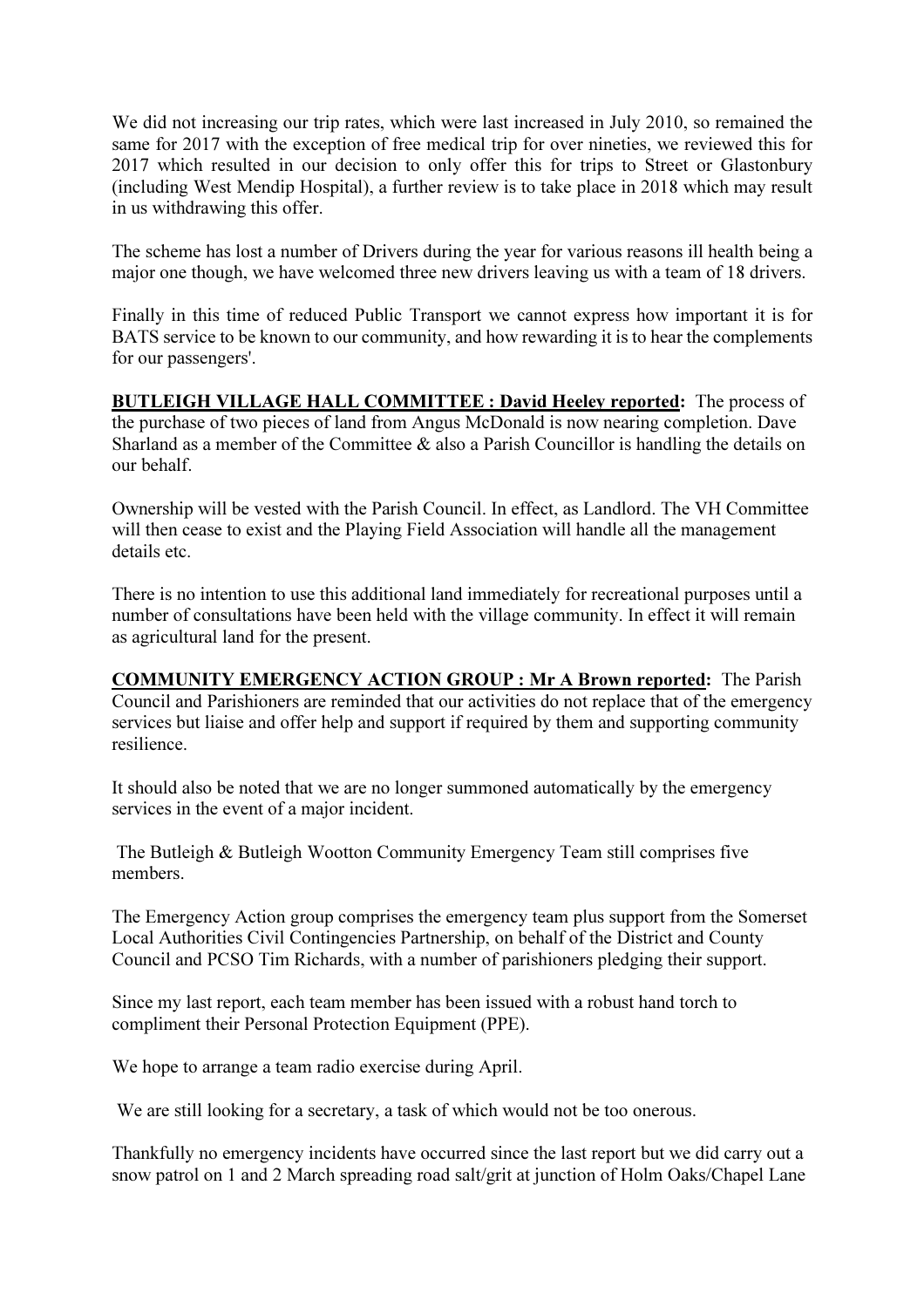and visiting approx 40 elderly/vulnerable residents. Both events were reported to Richard Davidson.

We established a contact for a 4x4 and driver to assist taking a resident to an important medical appointment at West Mendip Hospital on 3 March.

Following our team meeting on 13th March 2018 (when the last Parish Council meeting was discussed) the following course of action was agreed.

The team are very concerned about the lack of support from the PC and in light of that resolved that they would seek from the Parish Council;

i. The PC would give full support for an Emergency Team in Butleigh.

ii. BET have provided a proposed Emergency Plan for the PC for their perusal and amendments if required should the PC give support as at i.

iii. The PC lead will be the liaison with BET.

iv. Should the PC decide not to support BET then it will be disbanded.

In conclusion, we are investigating basic first aid training for anyone interested in doing it within our community.

# MENDIP DISTRICT COUNILLORS REPORT: Mr Nigel Woolcombe-Adams

reported: Mendip – Finance – Government support grants terminated in 2018. Commercial properties are being purchased in Chepstow and Swindon as investments. MDC in a contract with 4 other councils for outsourcing administering function with Capita. All staff based in Shepton Mallet.

Waste contract with Kier will cease in 2020. New cheaper contractor to be found and recycling to be updated. Residual bins to be collected every three weeks.

Planning – Ian Bowen has left, Simeon Manley in a temporary contract and re-organising the planning dept into East and West. Dan Foster and Rachel Tadman will be the managers. Local Plan Part II coming to fruition. Mendip, South Somerset and Taunton Deane are going to have to increase the houses planned for by 40%- condition from Central Government.

# SOMERSET COUNTY COUNCILLORS REPORT : Mr Nigel Hewett-Cooper

reported: Somerset County Council has a balanced budget. Shortfall of £20million. Library consultation extended to  $13<sup>th</sup>$  June.

Chris Betty of County Highways is retiring but continuity of service is assured.

2015 Childrens Services were deemed' inadequate'. Have now moved up to 'requires further improvement'. Fostering has been raised up to 'good'. Council Tax increase of 3% - 75% of which goes into Social Care.

School building  $-24$  new schools planned  $= \pounds 140$ million investment. Super fast broadband, projection in Mendip 96% by 2020.

Meeting closed at 7.45 p.m.

Chairman